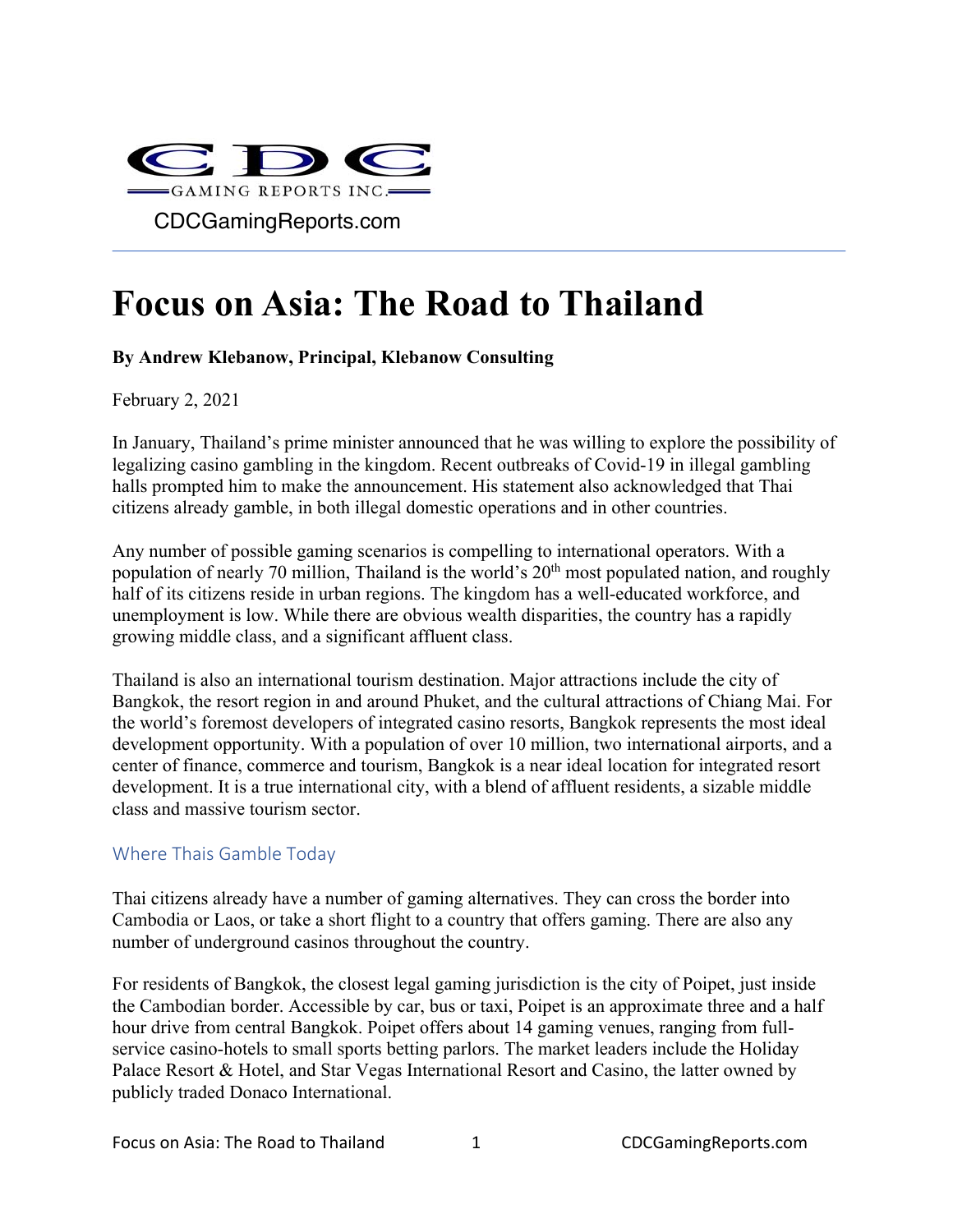Poipet offers convenient access to Thai residents. Thais entering the Kingdom of Cambodia do not need to pass through Cambodia's immigration office and can re-enter Thailand by simply showing their travel card. Tourists from other nations need to first pass through Thai Immigration, get their passports stamped, then complete immigration forms to enter Cambodia. In order to return, they must stamp out of Cambodia and pass back through Thai Immigration. For Thais, a day-trip to Poipet is akin to trip from New York to Atlantic City.

Located further north are the border casinos along the Laotian Border. These include Savan Vegas Hotel & Casino, Kings Roman Casino and the Dansavanh Nam Ngum Resort in Vientiane. The latter offers direct connectivity to the well-populated Isaan region of Thailand. Again, ease of entry allows Thais to quickly enter Laos, enjoy a day of gaming entertainment, and return without having to complete immigration documents.

NagaWorld in Phnom Penh presents another alternative. It offers a true integrated casino resort experience. Phnom Penh is served by a number of flights out of Bangkok's two airports, and, with a flight time of less than an hour, it is an easy alternative to an overland drive to the border. Thais can also fly to Singapore or Macau, but flight times to those destinations are nearly three hours.

## The Four Casino Options

As Thai public policy makers consider casino development, they can look to other east Asian countries and the casino policies they adopted. There are essentially four basic casino models:

# **1. The Korean Model**

South Korea's approach to casino gambling is very restrictive. Approximately 16 casinos are open only to foreigners, and they primarily target visitors from the People's Republic of China (PRC). They are concentrated in the tourist region of Jeju, as well as in and around Busan, Seoul and Incheon. Only one casino in the country allows residents to gamble, and it is a four hour drive from Seoul. The net result is an industry that is limited in scope and wholly dependent on foreigners and dual passport holders.

Korea's casino industry is also particularly vulnerable to geopolitics. For instance, in 2016 South Korea agreed to the deployment of the U.S. built THAAD missile defense system. The PRC subsequently curtailed tourism to Korea, which had an immediate and detrimental effect on the casino industry. Likewise, the Covid-19 pandemic all but eliminated international travel. Without a base of customers from the PRC, the casino industry has suffered mightily.

The Korean model has one other drawback: its restrictive policies have historically kept the world's largest integrated resort operators from pursuing development. Only two U.S.-based operators are currently developing integrated resorts in the Incheon region, with a focus on nongaming entertainment. Their opening dates continue to get extended. It remains to be seen how successful they are and if their non-gaming entertainment offerings will be sufficient to support their multi-billion dollar investments.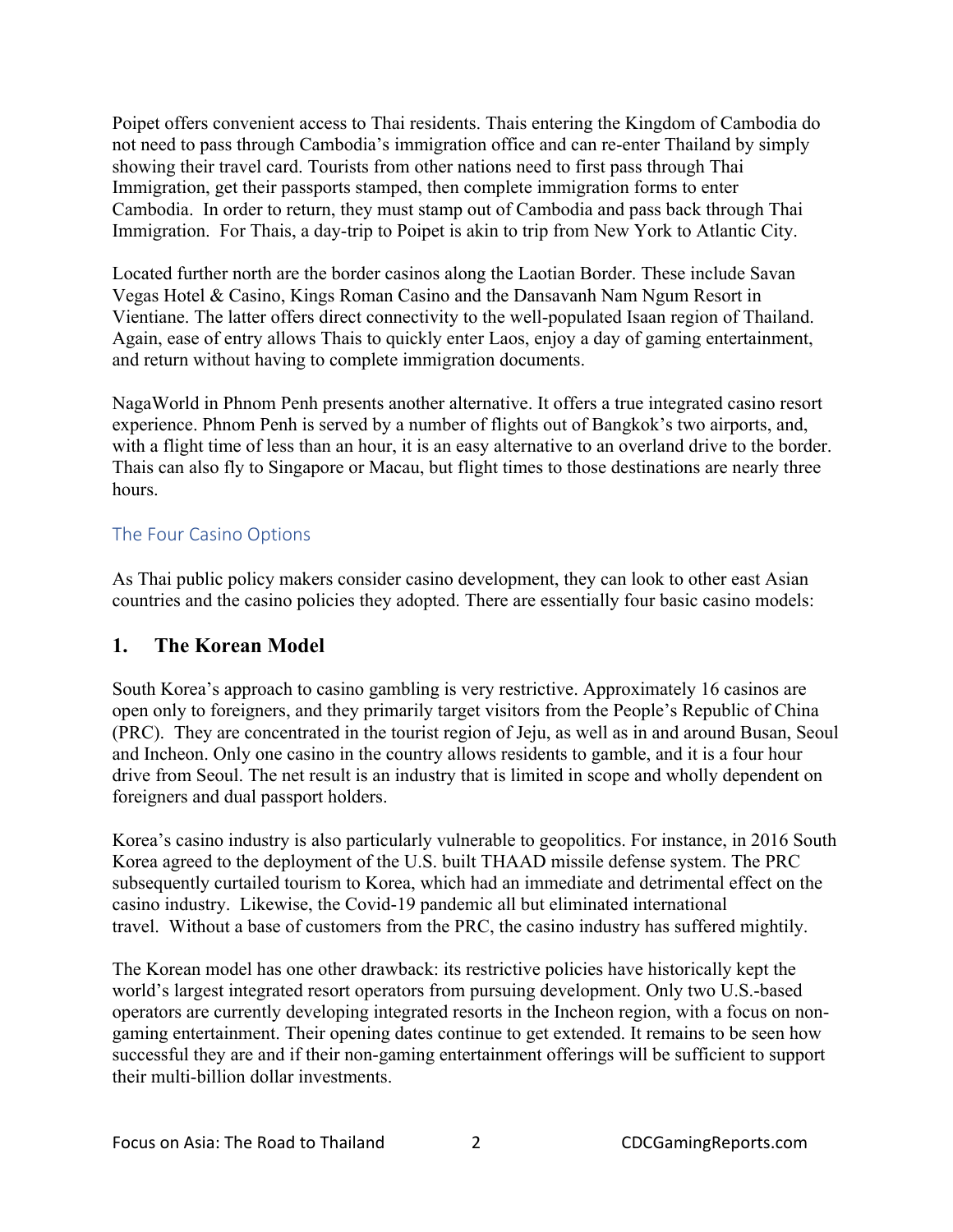# **2. The Philippine Model**

The Philippines is a country that permits both residents and tourists from other countries to enjoy gaming entertainment. This model spurred the development of Entertainment City, a successful gaming district near Manila's international airport. The government did require substantial minimum capital investments, yet the four properties, including the Solaire Casino Resort, City of Dreams Manila, Okada Manila and Resorts World Manila, have proven to be wildly successful. They serve the capital region's burgeoning middle and affluent classes as well as premium players from South Korea, Japan and the PRC. A fifth integrated resort is currently under development. While the pandemic has all but eliminated international travel, the casinos have been able to operate profitably by serving local residents.

The Philippines also offers a variety of other gaming venues across the country, including fullservice casinos, e-gaming cafes, e-bingo halls and sports betting. Overseen by PAGCOR, a government regulator, the industry's tax revenues are an important contributor to the nation's treasury.

# **3. The Singapore Model**

When first proposed in 2005, the government of Singapore decided to use casino development as a tool to grow tourism as its primary goal. It set very high development standards, required applicants to demonstrate their ability to attract international visitors, and limited the amount of space that could be allocated to casino gaming to less than three percent of the total integrated resort development. It also imposed a daily admission fee for residents of the city-state. Nevertheless, the two integrated resorts have proved wildly successful, having achieved the government's goals and elevating the city-state to one of the world's major tourism destinations. Policy makers were also efficient with their time, taking less than a year to issue Requests For Concepts and select operators. The two integrated resorts both opened in 2010.

## **4. The Japan Model**

The Japan model for casino development is based on the Singapore model, but with far greater demands for non-gaming amenities, limits on casino development, a very high tax rate, a very high admission fee for residents, and a wealth of onerous regulations. While at one time the world's leading integrated resort developers sought one of the country's coveted gaming licenses and proposed investments of up to \$10 billion, as regulations were developed, several withdrew from the application process. The restrictions simply made their proposed investments unfeasible. Development of regulations and the Request for Proposals process has also been slow. Four years after the initial legislation was passed, no specific sites or operators have been selected.

## **Goals and Development Strategy**

What shape a possible Thai gaming industry takes is predicated on the goals that the central government establishes. If the goal is to replace an underground gaming industry with a wellregulated legal one, and one that adheres to health and safety protocols, then the government